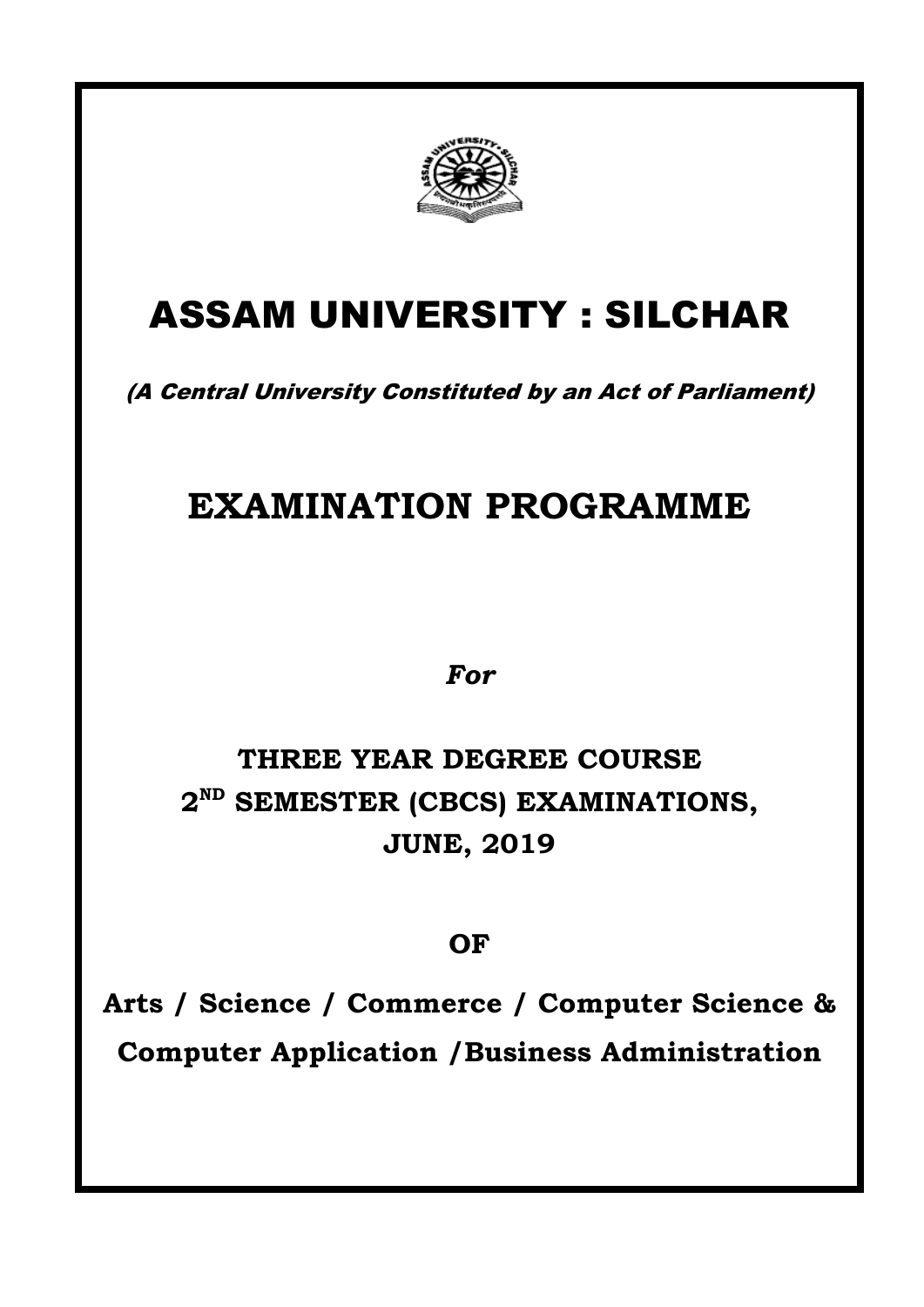# PROGRAMME

### CORE COURSE (ARTS, SCIENCE, COMMERCE,

## COMPUTER SCIENCE, BBA & BCA)

|                  |                 |                         | <b>MORNING:</b>   | <b>AFTERNOON:</b> |
|------------------|-----------------|-------------------------|-------------------|-------------------|
| <b>DATE</b>      | <b>DAY</b>      | <b>SUBJECT</b>          | <b>9.00 AM TO</b> | 1:00 PM TO        |
|                  |                 |                         | <b>12.00 NOON</b> | 4.00 PM           |
| 19 June,<br>2019 | Wednesday       | Science                 | <b>CORE 201</b>   |                   |
|                  |                 | Arts                    |                   |                   |
|                  |                 | Commerce                |                   |                   |
|                  |                 | <b>Computer Science</b> |                   |                   |
|                  |                 | <b>BBA</b>              |                   |                   |
|                  |                 | <b>BCA</b>              |                   |                   |
| 20 June,<br>2019 | <b>Thursday</b> | Science                 | <b>CORE 202</b>   |                   |
|                  |                 | Arts                    |                   |                   |
|                  |                 | Commerce                |                   |                   |
|                  |                 | <b>Computer Science</b> |                   |                   |
|                  |                 | <b>BBA</b>              |                   |                   |
|                  |                 | <b>BCA</b>              |                   |                   |

Ravig  $\tilde{\zeta}$ 

**Controller of Examinations**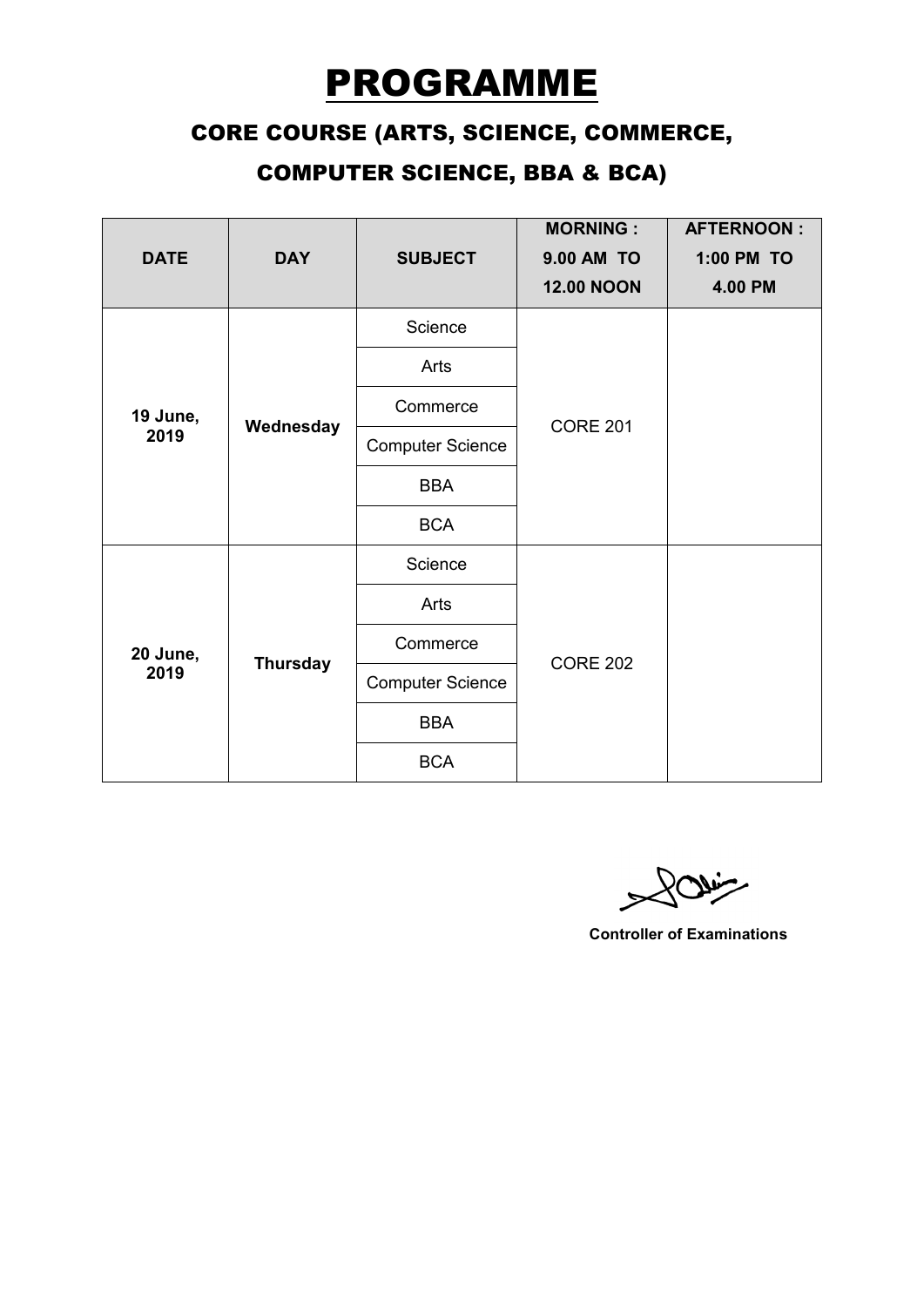#### AEC/GE/DSC COURSE (ARTS, SCIENCE, COMMERCE, COMPUTER SCIENCE, BBA & BCA)

|                  |                 |                         | <b>Morning:</b>                                                    | <b>Afternoon:</b>          |
|------------------|-----------------|-------------------------|--------------------------------------------------------------------|----------------------------|
| <b>Date</b>      | <b>Day</b>      | <b>Subject</b>          | 9.00 AM to                                                         | 1:00 PM to                 |
|                  |                 |                         | <b>12.00 NOON</b>                                                  | 4.00 PM                    |
|                  |                 |                         | Anthropology                                                       |                            |
|                  |                 |                         | GE 201 / DSC 201                                                   |                            |
|                  |                 | Arts                    | Geology                                                            |                            |
| 21 June,         |                 | Commerce                | GE 201 / DSC 201                                                   |                            |
| 2019             | <b>Friday</b>   |                         | Education                                                          |                            |
|                  |                 |                         | GE 201 / DSC 201                                                   |                            |
|                  |                 |                         | <b>Fish Fishery</b>                                                |                            |
|                  |                 |                         | GE 201 / DSC 201                                                   |                            |
| 22 June,         |                 | Arts                    |                                                                    |                            |
| 2019             | <b>Saturday</b> | Commerce                | <b>ENGL 201</b>                                                    |                            |
|                  |                 | Science                 |                                                                    |                            |
|                  |                 | Arts                    |                                                                    |                            |
| 24 June,         | <b>Monday</b>   | Commerce                | <b>AECC 201</b>                                                    | Sociology                  |
| 2019             |                 | <b>Computer Science</b> | (two hour)                                                         | <b>GE 201 / DSC</b><br>201 |
|                  |                 | <b>BBA</b>              |                                                                    |                            |
|                  |                 | <b>BCA</b>              |                                                                    |                            |
|                  |                 | Science                 | Economics                                                          |                            |
|                  |                 |                         | <b>Environmental Science</b><br>GE 201 / DSC 201<br><b>Physics</b> |                            |
| 25 June,         |                 | Arts                    |                                                                    |                            |
| 2019             | <b>Tuesday</b>  |                         | GE 201 / DSC 201                                                   |                            |
|                  |                 | <b>BCA</b>              | <b>Botany</b>                                                      |                            |
|                  |                 |                         | GE 201 / DSC 201                                                   |                            |
|                  |                 |                         | Commerce DSC - 201                                                 |                            |
|                  | Wednesday       | Science                 | Chemistry                                                          |                            |
|                  |                 |                         | GE 201 / DSC 201                                                   |                            |
|                  |                 | Arts                    | <b>Political Science</b>                                           |                            |
|                  |                 |                         | GE 201 / DSC 201                                                   |                            |
| 26 June,<br>2019 |                 |                         | <b>Statistics</b>                                                  |                            |
|                  |                 | <b>BBA</b>              | GE 201 / DSC 201                                                   |                            |
|                  |                 |                         | <b>BBA GE - 201</b>                                                |                            |
|                  |                 | <b>BCA</b>              | &                                                                  |                            |
|                  |                 | Commerce                | Commerce GE - 201                                                  |                            |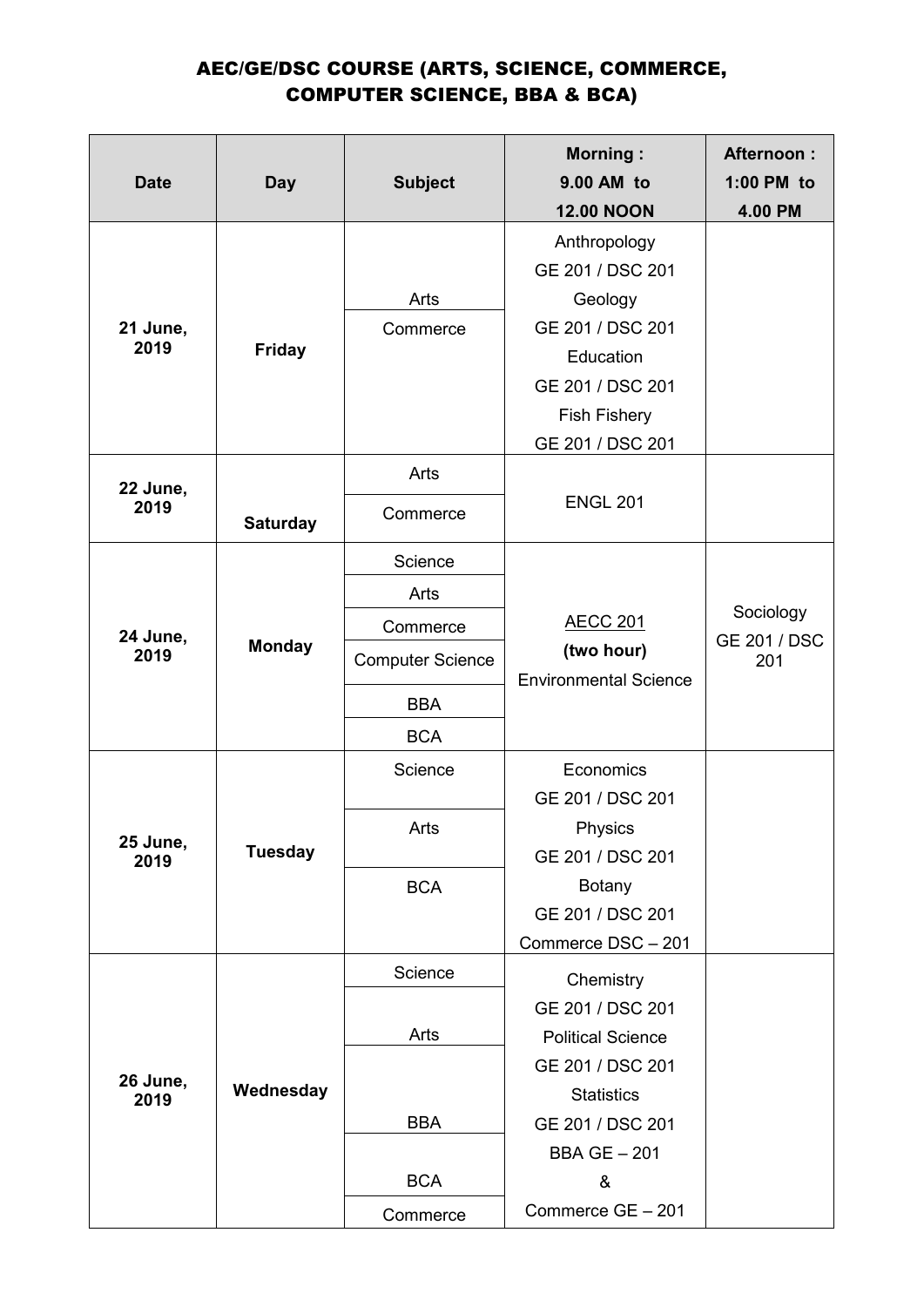#### AEC/GE/DSC COURSE (ARTS, SCIENCE, COMMERCE, COMPUTER SCIENCE, BBA & BCA)

| <b>Date</b>      | <b>Day</b>      | <b>Subject</b>              | <b>Morning:</b><br>9.00 AM to<br><b>12.00 NOON</b>                                                                                                                                                                                                                                           | <b>Afternoon:</b><br>1:00 PM to<br>4.00 PM                                                                                                     |
|------------------|-----------------|-----------------------------|----------------------------------------------------------------------------------------------------------------------------------------------------------------------------------------------------------------------------------------------------------------------------------------------|------------------------------------------------------------------------------------------------------------------------------------------------|
| 27 June,<br>2019 | <b>Thursday</b> | Science<br>Arts<br>Commerce | History<br>GE 201 / DSC 201<br><b>Mathematics</b><br>GE 201 / DSC 201<br>Zoology<br>GE 201 / DSC 201<br>&<br>Commerce - DSC 202                                                                                                                                                              |                                                                                                                                                |
| 28 June,<br>2019 | <b>Friday</b>   | Arts                        | Bengali<br>GE 201 / DSC 201<br>Assamese<br>GE 201 / DSC 201<br>Manipuri<br>GE 201 / DSC 201<br>Hindi<br>GE 201 / DSC 201<br>English<br>GE 201 / DSC 201<br><b>Bodo</b><br>GE 201 / DSC 201<br>Sanskrit<br>GE 201 / DSC 201<br>Arabic<br>GE 201 / DSC 201<br>&<br>Persian<br>GE 201 / DSC 201 | Biotechnology<br>GE 201 / DSC 201<br>&<br>Comp. Science<br>GE 201 / DSC 201<br>Mass Comm.<br>GE 201 / DSC 201<br>Geography<br>GE 201 / DSC 201 |
| 29 June,<br>2019 | <b>Saturday</b> | Science                     | Philosophy<br>GE 201 / DSC 201                                                                                                                                                                                                                                                               |                                                                                                                                                |
|                  |                 | Arts                        | Ecology and<br><b>Environmental Science</b><br>GE 201 / DSC 201                                                                                                                                                                                                                              |                                                                                                                                                |

 $204$ 

 **Controller of Examinations**